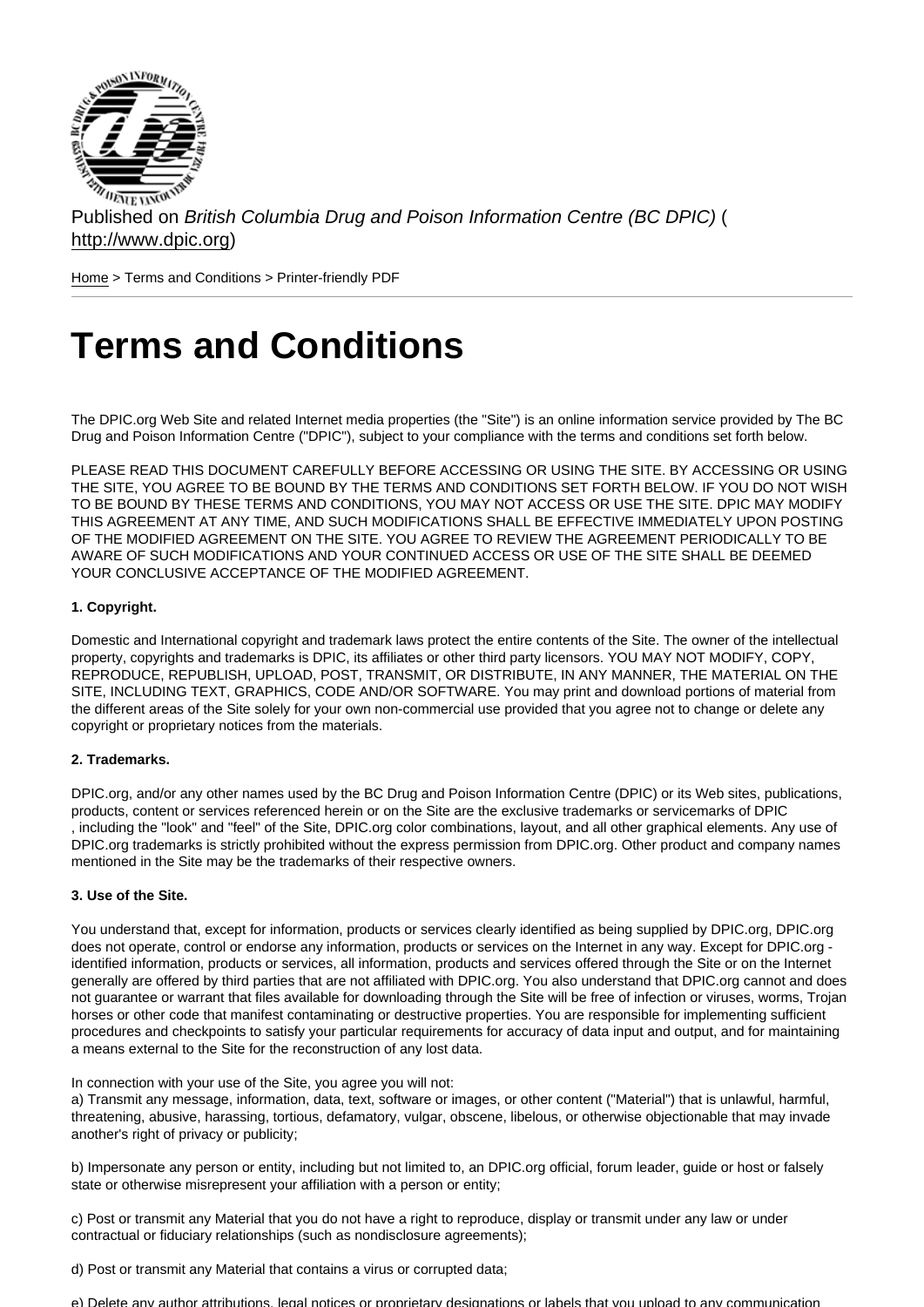feature;

f) Use the Site's communication features in a manner that adversely affects the availability of its resources to other users (e.g., excessive shouting, use of all caps, or flooding continuous posting of repetitive text);

g) Post or transmit any unsolicited advertising, promotional materials, "junk mail", "spam,""chain letters," "pyramid schemes" or any other form of solicitation or any non-resume information such as opinions or notices, commercial or otherwise;

h) Violate any applicable local, provincial, national or international law;

i) Upload or transmit any Material that infringes any patent, trademark, trade secret, copyright or other proprietary rights of any party;

j) Delete or revise any Material posted by any other person or entity; or

k) Manipulate or otherwise display the Site by using framing or similar navigational technology.

YOU ASSUME TOTAL RESPONSIBILITY AND RISK FOR YOUR USE OF THE SITE AND THE INTERNET. DPIC PROVIDES THE SITE AND RELATED INFORMATION "AS IS" AND DOES NOT MAKE ANY EXPRESS OR IMPLIED WARRANTIES, REPRESENTATIONS OR ENDORSEMENTS WHATSOEVER (INCLUDING WITHOUT LIMITATION WARRANTIES OF TITLE OR NONINFRINGEMENT, OR THE IMPLIED WARRANTIES OF MERCHANTABILITY OR FITNESS FOR A PARTICULAR PURPOSE) WITH REGARD TO THE SERVICE, ANY MERCHANDISE INFORMATION OR SERVICE PROVIDED THROUGH THE SERVICE OR ON THE INTERNET GENERALLY, AND DPIC SHALL NOT BE LIABLE FOR ANY COST OR DAMAGE ARISING EITHER DIRECTLY OR INDIRECTLY FROM ANY SUCH TRANSACTION. IT IS SOLELY YOUR RESPONSIBILITY TO EVALUATE THE ACCURACY, COMPLETENESS AND USEFULNESS OF ALL OPINIONS, ADVICE, SERVICES, MERCHANDISE AND OTHER INFORMATION PROVIDED THROUGH THE SERVICE OR ON THE INTERNET GENERALLY. YOU ACCESS SUCH MATERIALS AT YOUR RISK. DPIC HAS NO CONTROL OVER AND ACCEPTS NO RESPONSIBILITY WHATSOEVER FOR SUCH MATERIALS.

# **LIMITATION OF LIABILITY**

IN NO EVENT WILL THE BC DRUG AND POISON INFORMATION CENTRE (DPIC) BE LIABLE FOR (I) ANY INCIDENTAL, CONSEQUENTIAL, OR INDIRECT DAMAGES (INCLUDING, BUT NOT LIMITED TO, DAMAGES FOR LOSS OF PROFITS, BUSINESS INTERRUPTION, LOSS OF PROGRAMS OR INFORMATION, AND THE LIKE) ARISING OUT OF THE USE OF OR INABILITY TO USE THE SERVICE, OR ANY INFORMATION, OR TRANSACTIONS PROVIDED ON THE SERVICE, OR DOWNLOADED FROM THE SERVICE, OR ANY DELAY OF SUCH INFORMATION OR SERVICE. EVEN IF DPIC OR ITS AUTHORIZED REPRESENTATIVES HAVE BEEN ADVISED OF THE POSSIBILITY OF SUCH DAMAGES, OR (II) ANY CLAIM ATTRIBUTABLE TO ERRORS, OMISSIONS, OR OTHER INACCURACIES IN THE SERVICE AND/OR MATERIALS OR INFORMATION DOWNLOADED THROUGH THE SERVICE. BECAUSE SOME JURISDICTIONS DO NOT ALLOW THE EXCLUSION OR LIMITATION OF LIABILITY FOR CONSEQUENTIAL OR INCIDENTAL DAMAGES, THE ABOVE LIMITATION MAY NOT APPLY TO YOU. IN SUCH JURISDICTIONS, DPIC'S LIABILITY IS LIMITED TO THE GREATEST EXTENT PERMITTED BY LAW.

#### **4. Indemnification.**

YOU AGREE TO INDEMNIFY, DEFEND AND HOLD HARMLESS DPIC, ITS OFFICERS, DIRECTORS, EMPLOYEES, AGENTS, LICENSORS, SUPPLIERS AND ANY THIRD PARTY INFORMATION PROVIDERS TO THE SITE FROM AND AGAINST ALL LOSSES, EXPENSES, DAMAGES AND COSTS, INCLUDING ATTORNEYS' FEES, RESULTING FROM ANY VIOLATION OF THIS AGREEMENT (INCLUDING NEGLIGENT OR WRONGFUL CONDUCT) BY YOU OR YOUR USE AND ACCESS OF THE SITE.

#### **5. Third Party Rights.**

THE PROVISIONS OF PARAGRAPHS 3 (USE OF THE SITE), AND 4 (INDEMNIFICATION) ARE FOR THE BENEFIT OF DPIC AND ITS OFFICERS, DIRECTORS, EMPLOYEES, AGENTS, LICENSORS, SUPPLIERS, AND ANY THIRD PARTY INFORMATION PROVIDERS TO THE SITE. EACH OF THESE INDIVIDUALS OR ENTITIES SHALL HAVE THE RIGHT TO ASSERT AND ENFORCE THOSE PROVISIONS DIRECTLY AGAINST YOU ON ITS OWN BEHALF.

#### **6. Termination.**

Either party without notice may terminate this Agreement at any time for any reason. The provisions of paragraphs 1 (Copyright, 3 (Use of the Site), 4 (Indemnification), 5 (Third Party Rights) and 10 (Miscellaneous) shall survive any termination of this Agreement.

#### **7. Special Admonitions for International Use.**

Recognizing the global nature of the Internet, you agree to comply with all local rules including, without limitation, rules about the Internet, data, e-mail, or privacy. Specifically, you agree to comply with all applicable laws regarding the transmission of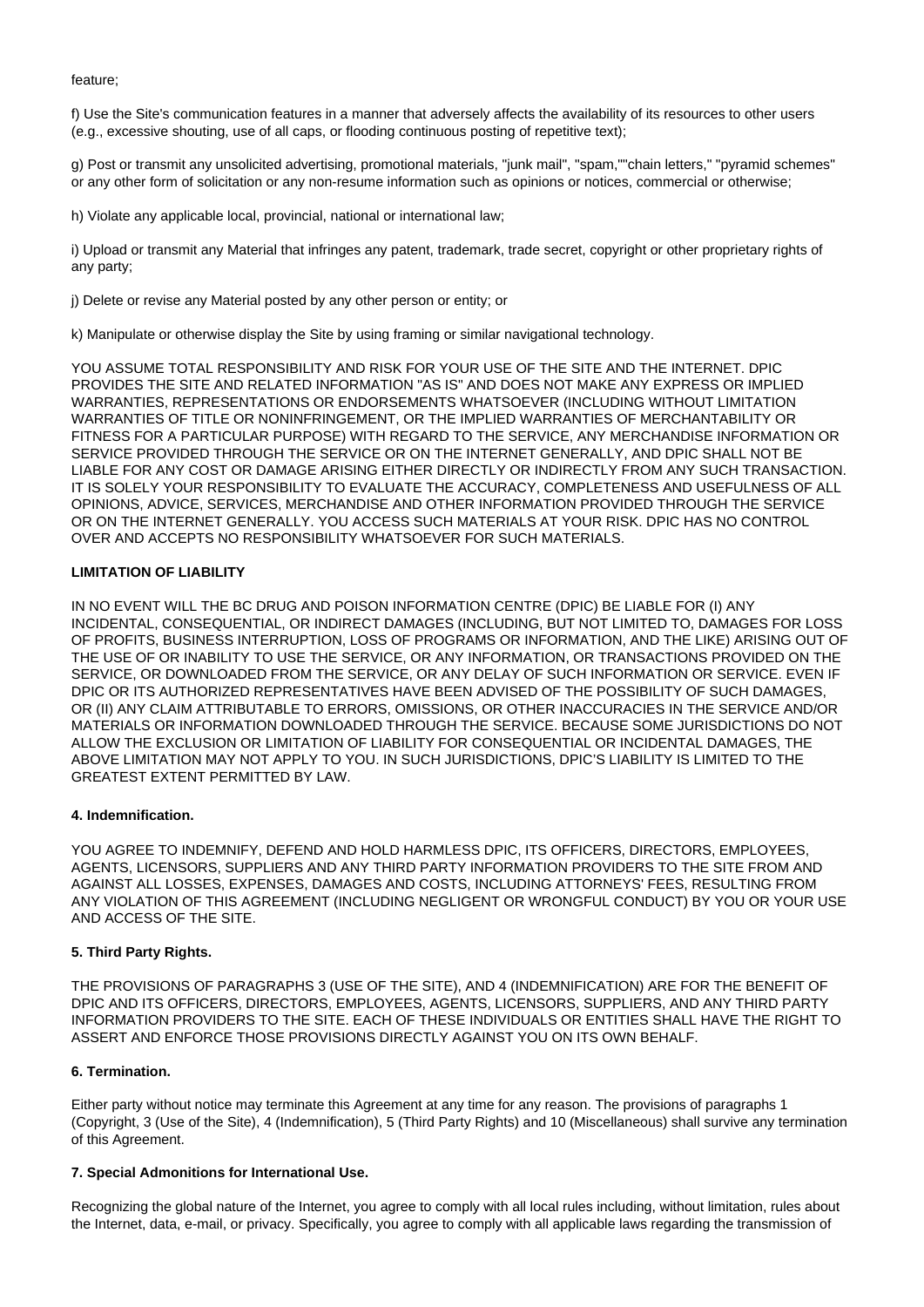technical data exported from Canada or the country in which you reside.

# **8. Dealings with Third Parties.**

Your participation, correspondence or business dealings with any third party found on or through the Site, regarding the payment and delivery of related goods or services, and any other terms, conditions, warranties or representations associated with such dealings, are solely between you and such third party. You agree that DPIC shall not be responsible or liable for any loss, damage or other matters of any sort incurred as the result of any such dealings.

#### **9. Links.**

The Site may provide, or third parties may provide, links to non-DPIC.org Internet World Wide Web sites or resources. Because DPIC.org has no control over such sites and resources, you acknowledge and agree that DPIC.org is not responsible for the availability of such external sites or resources, and does not endorse and is not responsible or liable for any content, advertising, products, or other materials on or available from such sites or resources. You further acknowledge and agree that DPIC shall not be responsible or liable, directly or indirectly, for any damage or loss caused or alleged to be caused by or in connection with use of or reliance on any such content, goods or services available on or through any such site or resource.

# **10. Web Form Submissions.**

Any information, personal or otherwise, that is submitted through DPIC website forms is captured and used to respond to comments, requests, and inquires. It may be maintained for future communications but is not provided to any other organization or entity unless explicitly stated.

Any information provided is voluntary and constitutes consent to the use of the information for the stated purpose(s). In the case of website forms, consent is granted when the "Send order" (or the "Submit report" or "Send e-mail" or similar) button is clicked.

The sending of electronic mail messages may include personal information. DPIC may retain this information to respond to a request by the sender but also as a record of correspondence.

DPIC reserves the right to use or publish any media submitted through website forms or electronic mail messages, including photographs, sound recordings, or videos for any purpose, including but not limited to the following: conference materials, educational materials, informational materials, and on-line materials relating to DPIC services. Submitted media may be electronically displayed, including but not limited to via the Internet.

# **11. Miscellaneous.**

This Agreement shall all be governed and construed in accordance with the laws of the Province of British Columbia applicable to agreements made and to be performed in British Columbia. You agree that any legal action or proceeding between the BC Drug and Poison Control Centre and you for any purpose concerning this Agreement or the parties' obligations hereunder shall be brought exclusively in a federal or provincial court of competent jurisdiction sitting the Province of British Columbia, Canada.

Any cause of action or claim you may have with respect to the Site must be commenced within one (1) year after the claim or cause of action arises or such claim or cause of action is barred. DPIC's failure to insist upon or enforce strict performance of any provision of this Agreement shall not be construed as a waiver of any provision or right. Neither the course of conduct between the parties nor trade practice shall act to modify any provision of this Agreement. DPIC may assign its rights and duties under this Agreement to any party at any time without notice to you.

Any rights not expressly granted herein are reserved.

© 2017 BC Drug and Poison Information Centre